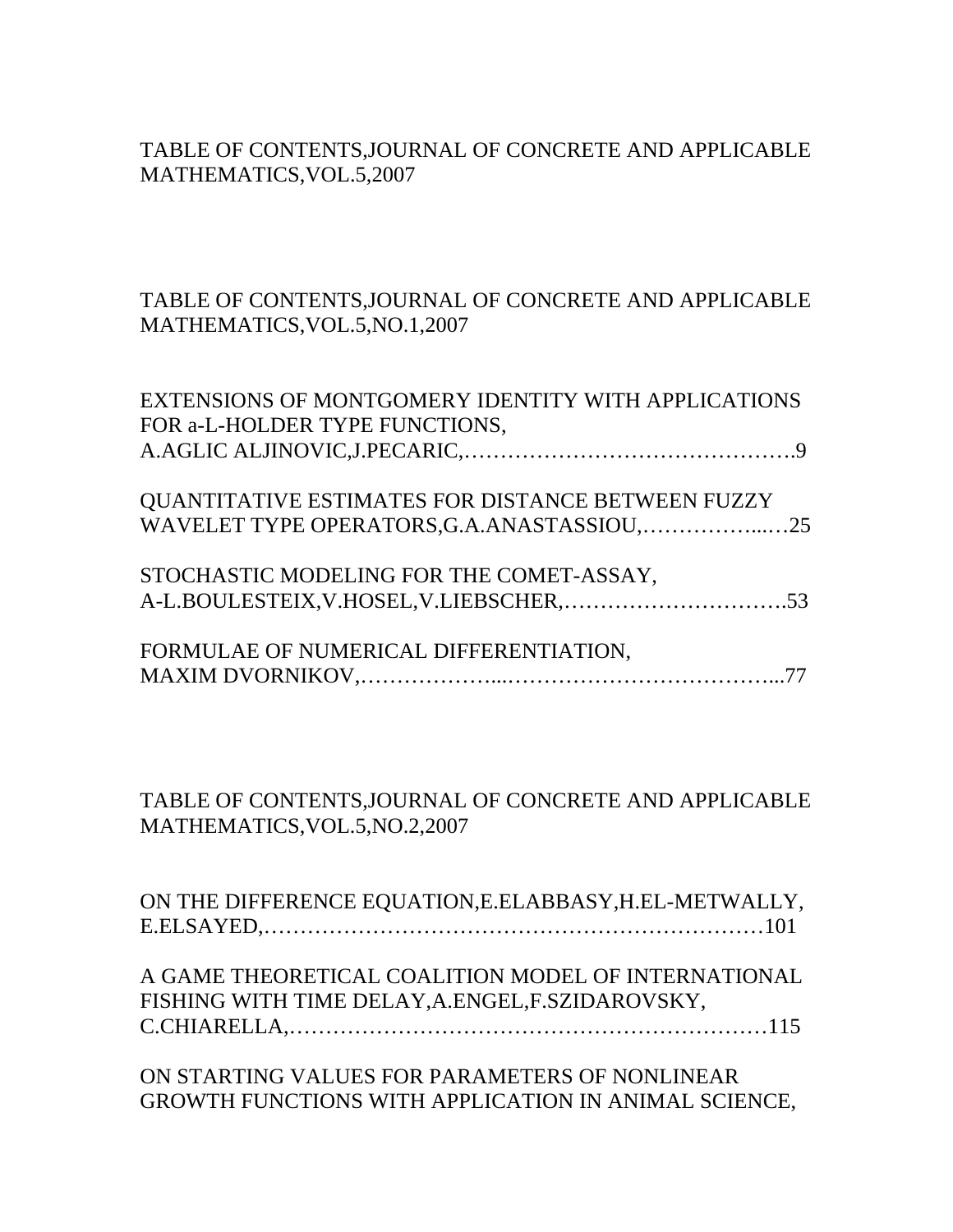| NUMERICAL SOLUTION OF A NONLINEAR COUPLED<br>ADVECTION-DIFFUSION EQUATION, R.FERDINAND, 143                                              |  |
|------------------------------------------------------------------------------------------------------------------------------------------|--|
| AIRLINE REVENUE OPTIMIZATION PROBLEM:A MULTIPLE<br>LINEAR REGRESSION MODEL, B.FERGUSON, D.HONG,153                                       |  |
|                                                                                                                                          |  |
| TABLE OF CONTENTS, JOURNAL OF CONCRETE AND APPLICABLE<br>MATHEMATICS, VOL.5, NO.3, 2007                                                  |  |
| ON THE NUMERICAL APPROXIMATION TO PI,                                                                                                    |  |
| ON THE RATE OF CONVERGENCE OF MODIFIED SZASZ-<br>MIRAKYAN OPERATORS, V.GUPTA, R.MOHAPATRA,197                                            |  |
| AN UNSUPERVISED SEQUENTIAL ALGORITHM FOR PATTERN                                                                                         |  |
| ON THE ZEROS OF A CLASS OF ANALYTIC FUNCTIONS,                                                                                           |  |
| NEURAL NETWORK FOR STOCHASTIC MULTI-OBJECTIVE<br>OPTIMIZATION PROBLEMS, M.EL-SAYED WAHED,219                                             |  |
| ABSOLUTE CESARO SUMMABILITY FACTORS, H.OZARSLAN,  231                                                                                    |  |
| ANALYTICAL AND NUMERICAL SOLUTIONS OF THE INHOMOGE-<br>NEOUS HEAT EQUATION, T.MATSUURA, S.SAITOH,237                                     |  |
| ON THE PERIODS OF SOME TRANSFORMATION USED IN DIGITAL<br>IMAGE SCRAMBLING AND THE CALCULATION METHOD TO<br>THESE REVERSE TRANSFORMATION, |  |
|                                                                                                                                          |  |